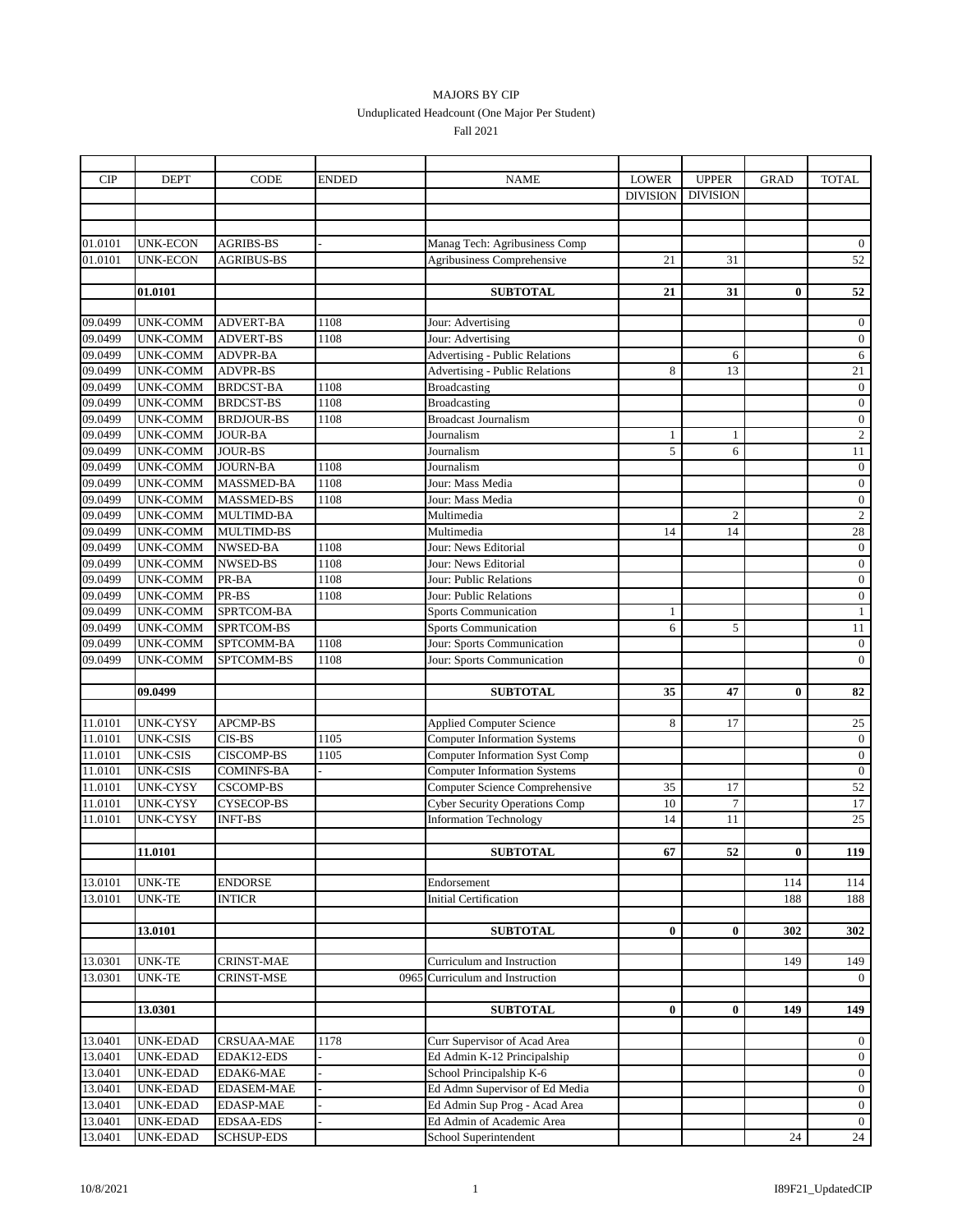| CIP     | <b>DEPT</b>     | CODE              | <b>ENDED</b> | <b>NAME</b>                           | <b>LOWER</b>    | <b>UPPER</b>    | <b>GRAD</b>    | <b>TOTAL</b>             |
|---------|-----------------|-------------------|--------------|---------------------------------------|-----------------|-----------------|----------------|--------------------------|
|         |                 |                   |              |                                       | <b>DIVISION</b> | <b>DIVISION</b> |                |                          |
|         |                 |                   |              |                                       |                 |                 |                |                          |
| 13.0401 | <b>UNK-EDAD</b> | SPR712-MAE        |              | School Principalship 7-12             |                 |                 | 48             | 48                       |
| 13.0401 | <b>UNK-EDAD</b> | SPRK12-MAE        | 1098         | School Principalship K-12             |                 |                 |                | $\overline{0}$           |
| 13.0401 | <b>UNK-EDAD</b> | SPRK8-MAE         |              | School Principalship Pre-K-8          |                 |                 | 42             | 42                       |
| 13.0401 | <b>UNK-EDAD</b> | SUSPED-MAE        |              | Supervisor of Special Ed              |                 |                 | 23             | 23                       |
|         |                 |                   |              |                                       |                 |                 |                |                          |
|         | 13.0401         |                   |              | <b>SUBTOTAL</b>                       | $\bf{0}$        | $\bf{0}$        | 137            | 137                      |
|         |                 |                   |              |                                       |                 |                 |                |                          |
| 13.1001 | <b>UNK-TE</b>   | <b>BEHDIS-MAE</b> |              | <b>Behaviorally Disordered</b>        |                 |                 |                | $\overline{0}$           |
| 13.1001 | <b>UNK-TE</b>   | <b>GIFTAL-MAE</b> |              | Gifted and Talented                   |                 |                 |                | $\overline{0}$           |
| 13.1001 | <b>UNK-TE</b>   | MM712-BAE         | 1145         | Mild Moderate 7-12 Field              |                 |                 |                | $\overline{0}$           |
| 13.1001 | <b>UNK-TE</b>   | MM712S-BAE        |              | Mild Moderate 7-12 Subject            |                 |                 |                | $\boldsymbol{0}$         |
| 13.1001 | <b>UNK-TE</b>   | <b>MMDIS-MAE</b>  |              | Mild Moderate Disabilities            |                 |                 |                | $\overline{0}$           |
| 13.1001 | <b>UNK-TE</b>   | MMK6-BAE          | 1145         | Mild Moderate K-6 Field               |                 |                 |                | $\overline{0}$           |
| 13.1001 | <b>UNK-TE</b>   | <b>SMDIS-MAE</b>  |              | Severe Multiple Disabilities          |                 |                 |                | $\mathbf{0}$             |
| 13.1001 | <b>UNK-TE</b>   | SPE712-BAE        |              | Special Education 7-12 Subject        | 1               | $\mathfrak{2}$  |                | $\mathfrak{Z}$           |
| 13.1001 | <b>UNK-TE</b>   | SPED-MAE          |              | <b>Special Education</b>              |                 |                 | 88             | $\overline{\textbf{88}}$ |
| 13.1001 | <b>UNK-TE</b>   | SPEK12-BAE        |              | Special Education K-12 Field          | 9               | 19              |                | 28                       |
| 13.1001 | <b>UNK-TE</b>   | SPEK6-BAE         |              | Special Education K-6 Subject         | 5               | 2               |                | $\overline{7}$           |
| 13.1001 | <b>UNK-TE</b>   | SPLRDS-MAE        |              | <b>Specific Learning Disabilities</b> |                 |                 |                | $\overline{0}$           |
|         |                 |                   |              |                                       |                 |                 |                |                          |
|         | 13.1001         |                   |              | <b>SUBTOTAL</b>                       | 15              | 23              | 88             | 126                      |
|         |                 |                   |              |                                       |                 |                 |                |                          |
| 13.1101 | <b>UNK-CSP</b>  | <b>CLMHC-MSE</b>  |              | Clinical Mental Health Counsel        |                 |                 | 92             | 92                       |
| 13.1101 | <b>UNK-CSP</b>  | CMCOUN-MSE        | 1105         | <b>Community Counseling</b>           |                 |                 |                | $\mathbf{0}$             |
| 13.1101 | UNK-CSP         | COUNSL-EDS        |              | Counseling                            |                 |                 | $\overline{4}$ | $\overline{4}$           |
| 13.1101 | <b>UNK-CSP</b>  | <b>ELSCCS-MSE</b> |              | <b>Elementary Guidance Counseling</b> |                 |                 |                | $\mathbf{0}$             |
| 13.1101 | <b>UNK-CSP</b>  | <b>ELSCDC-MSE</b> |              | <b>Elementary and Secondary Couns</b> |                 |                 |                | $\overline{0}$           |
| 13.1101 | <b>UNK-CSP</b>  | SCCSRH-MSE        |              | School Counseling-Rehab               |                 |                 |                | $\overline{0}$           |
| 13.1101 | <b>UNK-CSP</b>  | <b>SCELEM-MSE</b> |              | School Counseling Elementary          |                 |                 | 27             | 27                       |
| 13.1101 | <b>UNK-CSP</b>  | <b>SCHPSY-EDS</b> |              | <b>School Psychology</b>              |                 |                 | 26             | 26                       |
| 13.1101 | <b>UNK-CSP</b>  | <b>SCSEC-MSE</b>  |              | School Counseling Secondary           |                 |                 | 45             | 45                       |
| 13.1101 | <b>UNK-CSP</b>  | SCSTAF-MSE        | 1155         | School Counsel Student Affairs        |                 |                 |                | $\overline{0}$           |
| 13.1101 | <b>UNK-CSP</b>  | SDSCCS-MSE        | 1098         | Secondary Guidance Counseling         |                 |                 |                | $\overline{0}$           |
| 13.1101 | <b>UNK-CSP</b>  | STDAFF-MSE        |              | <b>Student Affairs</b>                |                 |                 | 37             | 37                       |
|         |                 |                   |              |                                       |                 |                 |                |                          |
|         | 13.1101         |                   |              | <b>SUBTOTAL</b>                       | $\bf{0}$        | $\bf{0}$        | 231            | 231                      |
| 13.1202 | <b>UNK-TE</b>   | ECED-MAE          |              | Early Childhood Education             |                 |                 |                | $\overline{0}$           |
| 13.1202 | <b>UNK-TE</b>   | ECINC-BAE         |              | Early Childhood Inclusive             | 37              | 142             |                | 179                      |
| 13.1202 | <b>UNK-TE</b>   | <b>ECSPED-MAE</b> |              | Early Childhood Special Ed            |                 |                 |                | $\boldsymbol{0}$         |
| 13.1202 | <b>UNK-TE</b>   | <b>ECUNI-BAE</b>  | 1145         | Early Childhood Unified B-3rd         |                 |                 |                | $\overline{0}$           |
| 13.1202 | <b>UNK-TE</b>   | ELED-BAE          |              | <b>Elementary Education Field K-6</b> | 173             | 166             |                | 339                      |
| 13.1202 | <b>UNK-TE</b>   | ELEDSP-MAE        |              | <b>ELED</b> Spec                      |                 |                 |                | $\overline{0}$           |
| 13.1202 | <b>UNK-TE</b>   | ELR712-MAE        |              | El Ed Reading Spec 7-12               |                 |                 |                | $\overline{0}$           |
| 13.1202 | UNK-TE          | ELRK12-MAE        |              | El EdReading Spec K-12                |                 |                 |                | $\overline{0}$           |
| 13.1202 | <b>UNK-TE</b>   | ELRK6-MAE         |              | El Ed Reading Spec K-6                |                 |                 |                | $\overline{0}$           |
| 13.1202 | <b>UNK-TE</b>   | MIDED-MSE         |              | Middle School Education-MSE           |                 |                 |                | $\overline{0}$           |
| 13.1202 | UNK-TE          | MIDGRD-BAE        | 1168         | Middle Grades Field 4-9               |                 |                 |                | $\overline{0}$           |
| 13.1202 | UNK-TE          | MIDGRD-BSE        | 1168         | Middle Grades Field 4-9               |                 |                 |                | $\overline{0}$           |
| 13.1202 | <b>UNK-TE</b>   | MIDLVL-BAE        |              | Middle Level 5-9 Subject              | 4               | 3               |                | $7\phantom{.0}$          |
| 13.1202 | UNK-TE          | MIDLVL-BSE        |              | Middle Level 5-9 Subject              | 5               | 23              |                | 28                       |
| 13.1202 | <b>UNK-TE</b>   | MIDSCL-MAE        |              | Middle School                         |                 |                 |                | $\overline{0}$           |
| 13.1202 | UNK-TE          | RDPK12-MAE        |              | Reading PK-12                         |                 |                 | 27             | 27                       |
|         |                 |                   |              |                                       |                 |                 |                |                          |
|         | 13.1202         |                   |              | <b>SUBTOTAL</b>                       | 219             | 334             | 27             | 580                      |
|         |                 |                   |              |                                       |                 |                 |                |                          |
| 13.1303 | UNK-BSED        | <b>BESPPT-MSE</b> |              | Bus Ed Spec Prof Teacher              |                 |                 |                | $\overline{0}$           |
| 13.1303 | UNK-BSED        | BMT612-BAE        |              | Bus Mkting Inf Tech 6-12 Field        | 8               | $7\phantom{.0}$ |                | 15                       |
|         |                 |                   |              |                                       |                 |                 |                |                          |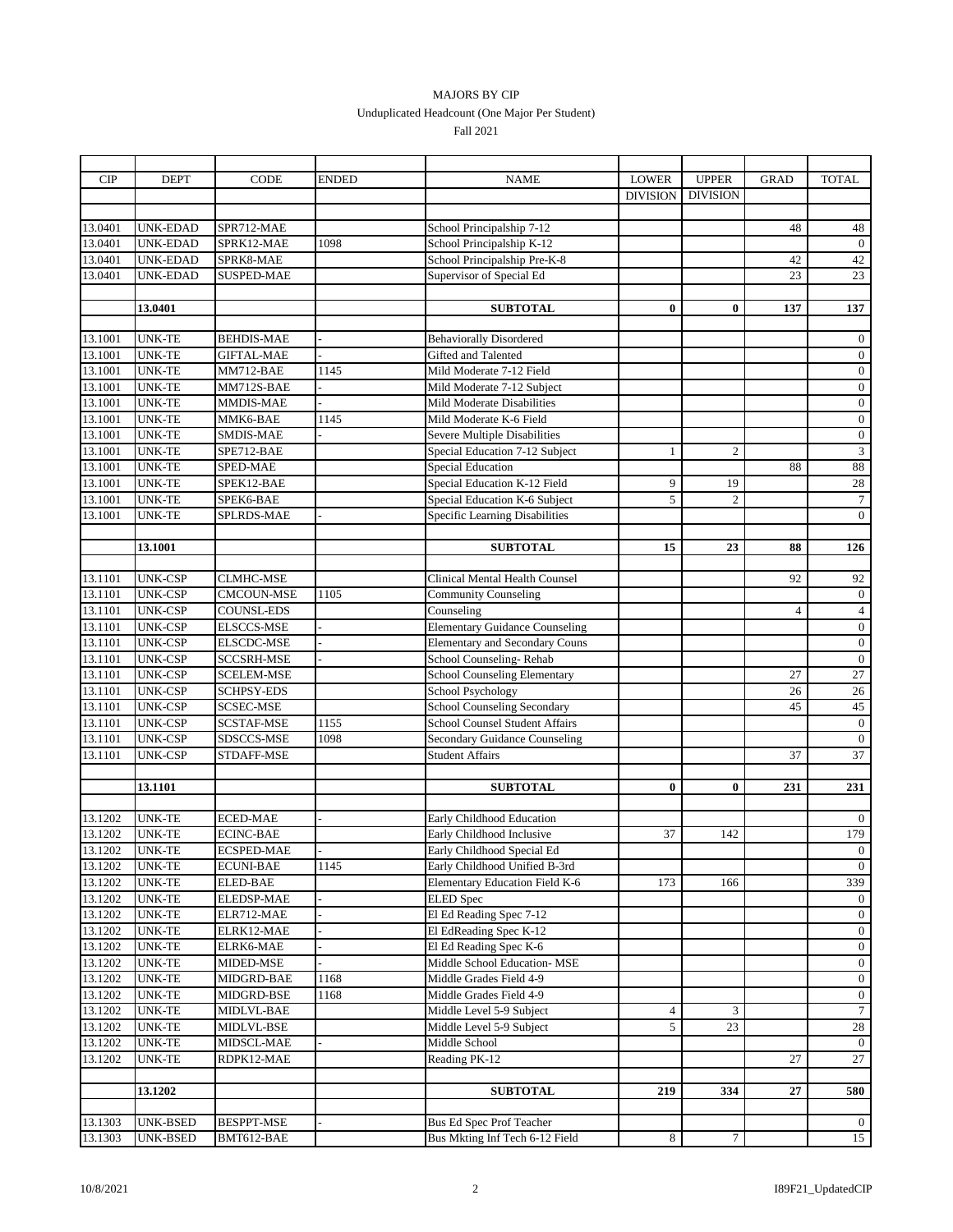| CIP                | <b>DEPT</b>      | CODE              | <b>ENDED</b> | <b>NAME</b>                                                              | <b>LOWER</b>    | <b>UPPER</b>    | <b>GRAD</b>    | <b>TOTAL</b>     |
|--------------------|------------------|-------------------|--------------|--------------------------------------------------------------------------|-----------------|-----------------|----------------|------------------|
|                    |                  |                   |              |                                                                          | <b>DIVISION</b> | <b>DIVISION</b> |                |                  |
|                    |                  |                   |              |                                                                          |                 |                 |                |                  |
| 13.1303            | <b>UNK-BSED</b>  | <b>BSAD-MSE</b>   |              | <b>Business Spec Acad Discipline</b>                                     |                 |                 |                | $\boldsymbol{0}$ |
| 13.1303            | <b>UNK-BSED</b>  | <b>BT-MSE</b>     |              | <b>Business and Technology</b>                                           |                 |                 |                | $\mathbf{0}$     |
| 13.1303            | <b>UNK-BSED</b>  | BUS612-BAE        | 1178         | Basic Business 6-12 Subject                                              |                 |                 |                | $\overline{0}$   |
| 13.1303            | <b>UNK-BSED</b>  | BUS712-BAE        | 1108         | Business 7-12 Subject                                                    |                 |                 |                | $\boldsymbol{0}$ |
| 13.1303            | <b>UNK-BSED</b>  | CBE612-BAE        | 1118         | <b>Business Education</b>                                                |                 |                 |                | $\boldsymbol{0}$ |
| 13.1303            | <b>UNK-BSED</b>  | MRK712-BAE        |              | Marketing Education 7-12                                                 |                 |                 |                | $\boldsymbol{0}$ |
| 13.1303            | <b>UNK-BSED</b>  | VBE712-BAE        | 1108         | Vocational Business 7-12 Field                                           |                 |                 |                | $\boldsymbol{0}$ |
| 13.1303            | <b>UNK-BSED</b>  | <b>VGDCSL-MSE</b> |              | <b>Vocational Guidance Counseling</b>                                    |                 |                 |                | $\boldsymbol{0}$ |
| 13.1303            | <b>UNK-BSED</b>  | <b>VOEDAD-MSE</b> |              | Vo Ed Academic Discipline                                                |                 |                 |                | $\boldsymbol{0}$ |
| 13.1303            | <b>UNK-BSED</b>  | <b>VOEDAG-MSE</b> |              | Voc Ed Prof Tch-Agriculture                                              |                 |                 |                | $\boldsymbol{0}$ |
| 13.1303            | <b>UNK-BSED</b>  | VOEDBE-MSE        |              | Voc Ed Prf Tch-Business Ed                                               |                 |                 |                | $\boldsymbol{0}$ |
| 13.1303            | <b>UNK-BSED</b>  | <b>VOEDFS-MSE</b> |              | Vocational Ed Prof Teach- FCSC                                           |                 |                 |                | $\boldsymbol{0}$ |
| 13.1303            | <b>UNK-BSED</b>  | <b>VOEDPT-MSE</b> |              | <b>Vocational Distributive Educ</b>                                      |                 |                 |                | $\mathbf{0}$     |
| 13.1303            | <b>UNK-BSED</b>  | <b>VOEDSN-MSE</b> |              | Voc Ed Prof Tch- Voc Spc Needs                                           |                 |                 |                | $\overline{0}$   |
| 13.1303            | UNK-BSED         | VOEDTI-MSE        |              | Voc Ed Prf Tch-Trd and Ind Ed                                            |                 |                 |                | $\boldsymbol{0}$ |
|                    |                  |                   |              |                                                                          |                 |                 |                |                  |
|                    | 13.1303          |                   |              | <b>SUBTOTAL</b>                                                          | 8               | 7               | $\bf{0}$       | 15               |
|                    |                  |                   |              |                                                                          |                 |                 |                |                  |
| 13.1314            | <b>UNK-PEREC</b> | ADPTPE-MAE        |              | <b>Adapted Physical Education</b>                                        |                 |                 |                | $\boldsymbol{0}$ |
| 13.1314            | <b>UNK-PEREC</b> | <b>GKSS-MAE</b>   |              | <b>General Physical Education</b>                                        |                 |                 | 19             | 19               |
| 13.1314            | <b>UNK-PEREC</b> | HED712-BAE        |              | Health Education 7-12 Subject                                            |                 |                 |                | $\mathbf{0}$     |
| 13.1314            | <b>UNK-PEREC</b> | HPEK12-BAE        | 1145         | Health and PE K-12 Field                                                 |                 |                 |                | $\overline{0}$   |
| 13.1314            | <b>UNK-PEREC</b> | HPPK12-BAE        |              | Health and PE PK-12 Field                                                | 11              | 36              |                | $47\,$           |
| 13.1314            | <b>UNK-PEREC</b> | <b>PE-712-BAE</b> |              | Physical Education 7-12 Subj                                             | 12              | 10              |                | 22               |
| 13.1314            | UNK-PEREC        | PEACD-MAE         |              | PE- Academic Option                                                      |                 |                 |                | $\mathbf{0}$     |
| 13.1314            | UNK-PEREC        | <b>PECOMP-BS</b>  |              | <b>Physical Education Comp</b>                                           | $\mathbf{2}$    | 1               |                | $\overline{3}$   |
| 13.1314            | <b>UNK-PEREC</b> | PEEXSC-MAE        |              | Physical Education Exer Sci                                              |                 |                 | $\overline{4}$ | $\overline{4}$   |
| 13.1314            | <b>UNK-PEREC</b> | PEK6-BAE          | 1145         | Physical Education K-6 Subject                                           |                 |                 |                | $\mathbf{0}$     |
| 13.1314            | <b>UNK-PEREC</b> | PE-MAE            | 1205         | <b>Physical Education</b>                                                |                 |                 | 1              | $\mathbf{1}$     |
| 13.1314            | <b>UNK-PEREC</b> | PEMSTR-MAE        |              | PE Master Teacher                                                        |                 |                 | 19             | 19               |
| 13.1314            | <b>UNK-PEREC</b> | PEPK6-BAE         |              | Physical Education PK-6 Subjec                                           |                 | 3               |                | $\overline{3}$   |
| 13.1314            | <b>UNK-PEREC</b> | PETHES-MAE        |              | PE Thesis Option                                                         |                 |                 |                | $\overline{0}$   |
| 13.1314            | <b>UNK-PEREC</b> | <b>SUPPE-MAE</b>  |              | <b>Supervisor Physical Education</b>                                     |                 |                 |                | $\overline{0}$   |
|                    |                  |                   |              |                                                                          |                 |                 |                |                  |
|                    | 13.1314          |                   |              | <b>SUBTOTAL</b>                                                          | 25              | 50              | 43             | 118              |
|                    |                  |                   |              |                                                                          |                 |                 |                |                  |
| 13.1316            | <b>UNK-BIOL</b>  | <b>SCIED-MSE</b>  | 1105         | <b>Science Education</b>                                                 |                 |                 |                | $\overline{0}$   |
| 13.1316            | UNK-BIOL         | <b>SCIMTH-MSE</b> |              | <b>Science Math Education</b>                                            |                 |                 | 46             | 46               |
|                    |                  |                   |              |                                                                          |                 |                 |                |                  |
|                    | 13.1316          |                   |              | <b>SUBTOTAL</b>                                                          | $\bf{0}$        | $\bf{0}$        | 46             | 46               |
|                    |                  |                   |              |                                                                          |                 |                 |                |                  |
| 13.1399<br>13.1399 | <b>UNK-TE</b>    | <b>EDTECH-MSE</b> |              | <b>Educational Technology</b>                                            |                 |                 |                | $\overline{0}$   |
| 13.1399            | <b>UNK-TE</b>    | <b>INTECH-MSE</b> |              | <b>Instructional Technology</b><br><b>ITEC Prof Tch with Tech Ed Spc</b> |                 |                 | 78             | 78               |
|                    | <b>UNK-TE</b>    | <b>ITEC-MAE</b>   |              |                                                                          |                 |                 |                | $\overline{0}$   |
|                    | 13.1399          |                   |              | <b>SUBTOTAL</b>                                                          |                 | $\bf{0}$        | 78             | 78               |
|                    |                  |                   |              |                                                                          | $\bf{0}$        |                 |                |                  |
| 16.0101            | UNK-MODL         | <b>MODLA-BA</b>   |              | Modern Languages                                                         | $\mathfrak{Z}$  | 6               |                | 9                |
| 16.0101            | <b>UNK-MODL</b>  | MODLA-BAE         |              | Modern Languages 7-12 Subject                                            | $\overline{4}$  | 11              |                | 15               |
|                    |                  |                   |              |                                                                          |                 |                 |                |                  |
|                    | 16.0101          |                   |              | <b>SUBTOTAL</b>                                                          | $\overline{7}$  | 17              | $\bf{0}$       | 24               |
|                    |                  |                   |              |                                                                          |                 |                 |                |                  |
| 16.0501            | <b>UNK-GERM</b>  | GER712-BAE        | 1155         | German 7-12 Subject                                                      |                 |                 |                | $\overline{0}$   |
| 16.0501            | <b>UNK-GERM</b>  | <b>GERMAN-BA</b>  | 1155         | German                                                                   |                 |                 |                | $\overline{0}$   |
| 16.0501            | <b>UNK-GERM</b>  | <b>GERMAN-MAE</b> |              | German Education                                                         |                 |                 |                | $\overline{0}$   |
| 16.0501            | <b>UNK-GERM</b>  | <b>GERMTR-BA</b>  | 1155         | German Translation and Interp                                            |                 |                 |                | $\overline{0}$   |
|                    |                  |                   |              |                                                                          |                 |                 |                |                  |
|                    | 16.0501          |                   |              | <b>SUBTOTAL</b>                                                          | $\bf{0}$        | $\bf{0}$        | $\bf{0}$       | $\mathbf 0$      |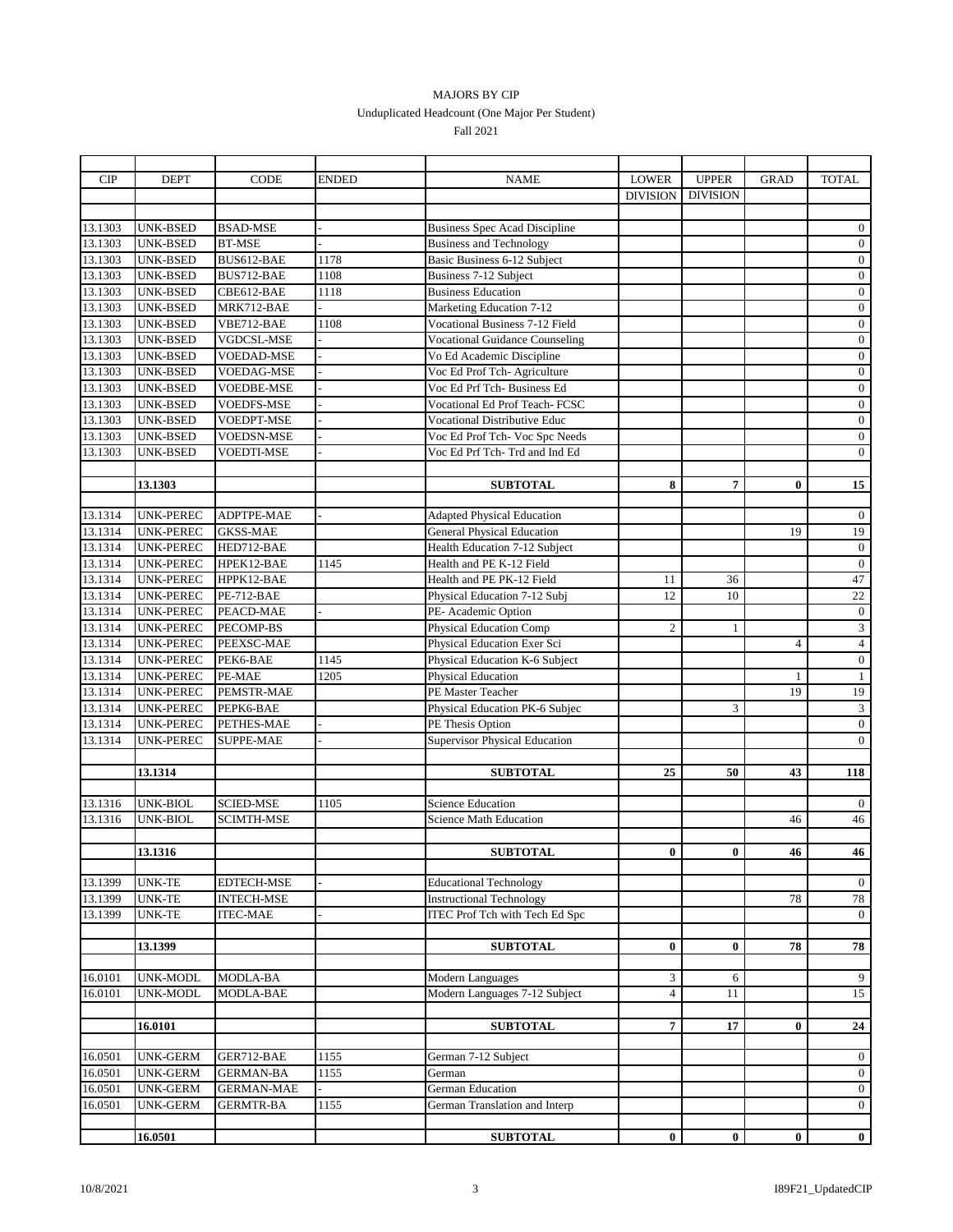| CIP     | <b>DEPT</b>     | CODE              | <b>ENDED</b> | <b>NAME</b>                          | <b>LOWER</b>    | <b>UPPER</b>    | <b>GRAD</b>  | <b>TOTAL</b>     |
|---------|-----------------|-------------------|--------------|--------------------------------------|-----------------|-----------------|--------------|------------------|
|         |                 |                   |              |                                      | <b>DIVISION</b> | <b>DIVISION</b> |              |                  |
|         |                 |                   |              |                                      |                 |                 |              |                  |
|         |                 |                   |              |                                      |                 |                 |              |                  |
| 16.0901 | <b>UNK-FREN</b> | <b>FRENCH-BA</b>  | 1155         | French                               |                 |                 |              | $\overline{0}$   |
| 16.0901 | <b>UNK-FREN</b> | <b>FRENCH-MAE</b> |              | <b>French Education</b>              |                 |                 |              | $\overline{0}$   |
| 16.0901 | <b>UNK-FREN</b> | FRENTR-BA         | 1155         | French Translation and Interp        |                 |                 |              | $\boldsymbol{0}$ |
| 16.0901 | <b>UNK-FREN</b> | FRN712-BAE        | 1155         | French 7-12 Subject                  |                 |                 |              | $\overline{0}$   |
|         |                 |                   |              |                                      |                 |                 |              |                  |
|         | 16.0901         |                   |              | <b>SUBTOTAL</b>                      | $\bf{0}$        | $\bf{0}$        | $\bf{0}$     | $\bf{0}$         |
|         |                 |                   |              |                                      |                 |                 |              |                  |
| 16.0905 | <b>UNK-SPAN</b> | <b>ESL-BAE</b>    | 1118         | English as a Second Lang Subj        |                 |                 |              | $\mathbf{0}$     |
| 16.0905 | <b>UNK-SPAN</b> | SPANISH-BA        | 1155         | Spanish                              |                 |                 |              | $\overline{0}$   |
| 16.0905 | <b>UNK-SPAN</b> | SPAN-MAE          |              | <b>Spanish Education</b>             |                 |                 | 33           | 33               |
| 16.0905 | <b>UNK-SPAN</b> | SPANTR-BA         | 1155         | Spanish Trans and Interp             |                 |                 |              | $\overline{0}$   |
| 16.0905 | <b>UNK-SPAN</b> | SPANTRC-BS        |              | Spanish Trans Interpret Comp         | 5               | 6               |              | 11               |
| 16.0905 | <b>UNK-SPAN</b> | SPN712-BAE        | 1155         | Spanish 7-12 Subject                 |                 |                 |              | $\overline{0}$   |
| 16.0905 | UNK-SPAN        | SPSPAD-MAE        |              | Spanish Spec-Acad Discipline         |                 |                 |              | $\overline{0}$   |
|         |                 |                   |              |                                      |                 |                 |              |                  |
|         | 16.0905         |                   |              | <b>SUBTOTAL</b>                      | 5               | 6               | 33           | 44               |
|         |                 |                   |              |                                      |                 |                 |              |                  |
| 19.0499 | <b>UNK-FSID</b> | <b>ECFAD-BS</b>   |              | Early Chhd Family Advocacy           | 5               | 24              |              | 29               |
| 19.0499 | <b>UNK-FSID</b> | <b>FSTDS-BS</b>   |              | <b>Family Studies</b>                | 15              | 51              |              | 66               |
| 19.0499 | <b>UNK-FSID</b> | <b>INTDS-BS</b>   | 1165         | <b>Interior Design Comprehensive</b> |                 |                 |              | $\mathbf{0}$     |
| 19.0499 | <b>UNK-ITEC</b> | <b>INTPRD-BS</b>  |              | Interior and Product Design          | 19              | 23              |              | 42               |
|         |                 |                   |              |                                      |                 |                 |              |                  |
|         | 19.0499         |                   |              | <b>SUBTOTAL</b>                      | 39              | 98              | $\bf{0}$     | 137              |
|         |                 |                   |              |                                      |                 |                 |              |                  |
| 23.0101 | <b>UNK-ENG</b>  | ENG712-BAE        |              | English 7-12 Subject                 | 13              | 28              |              | 41               |
| 23.0101 | <b>UNK-ENG</b>  | <b>ENGAD-MAE</b>  |              | English Spec-Acad Discipline         |                 |                 |              | $\overline{0}$   |
| 23.0101 | <b>UNK-ENG</b>  | ENGLISH-BA        |              | English                              | 3               | 9               |              | 12               |
| 23.0101 | <b>UNK-ENG</b>  | ENGLISH-MA        |              | English                              |                 |                 | 56           | 56               |
| 23.0101 | <b>UNK-ENG</b>  | <b>ENGSPT-MAE</b> |              | <b>English Spec-Prof Teaching</b>    |                 |                 |              | $\overline{0}$   |
| 23.0101 | <b>UNK-ENG</b>  | <b>ENGWRIT-BA</b> |              | <b>English Writing</b>               | 6               | 10              |              | 16               |
| 23.0101 | <b>UNK-ENG</b>  | LAR712-BAE        |              | Language Arts 7-12 Field             | 9               | 8               |              | 17               |
| 23.0101 | <b>UNK-ENG</b>  | WRTG-MFA          | 1141         | Writing                              |                 |                 |              | $\overline{0}$   |
|         |                 |                   |              |                                      |                 |                 |              |                  |
|         | 23.0101         |                   |              | <b>SUBTOTAL</b>                      | 31              | 55              | 56           | 142              |
|         |                 |                   |              |                                      |                 |                 |              |                  |
| 23.1304 | <b>UNK-SPCH</b> | ORGCOMM-BS        | 1108         | Org Comm Comprehensive               |                 |                 |              | $\overline{0}$   |
| 23.1304 | <b>UNK-SPCH</b> | ORGRECM-BS        |              | Organizational Relational Com        | 9               | 27              |              | 36               |
| 23.1304 | <b>UNK-SPCH</b> | PUBCOMM-MA        |              | <b>Public Communication</b>          |                 |                 | $\tau$       | $7\phantom{.0}$  |
| 23.1304 | <b>UNK-SPCH</b> | SPC712-BAE        | 1165         | Speech Communication 7-12 Sub        |                 |                 |              | $\overline{0}$   |
| 23.1304 | <b>UNK-SPCH</b> | SPCHCOM-BA        | 1108         | Speech Communication                 |                 |                 |              | $\overline{0}$   |
| 23.1304 | UNK-SPCH        | SPCHCOM-BS        | 1108         | <b>Speech Communication</b>          |                 |                 |              | $\overline{0}$   |
| 23.1304 | <b>UNK-SPCH</b> | SPSAD-MAE         |              | Speech Comm Spec-Acad Dscp           |                 |                 |              | $\overline{0}$   |
| 23.1304 | UNK-SPCH        | SPSPT-MAE         |              | Speech Comm Spec-Prof Tch            |                 |                 |              | $\overline{0}$   |
|         |                 |                   |              |                                      |                 |                 |              |                  |
|         | 23.1304         |                   |              | <b>SUBTOTAL</b>                      | 9               | 27              | 7            | 43               |
|         |                 |                   |              |                                      |                 |                 |              |                  |
| 24.0102 | <b>UNK</b>      | CERT              |              | Grad Certificate                     |                 |                 | $\mathbf{2}$ | $\overline{2}$   |
| 24.0102 | <b>UNK</b>      | CERT-UG           |              | <b>Undergrad Certificate</b>         |                 |                 |              | $\overline{0}$   |
| 24.0102 | <b>UNK</b>      | DECIDING-U        |              | Deciding                             | 144             | 26              |              | 170              |
| 24.0102 | <b>UNK-CNSS</b> | <b>GENSTD-BGS</b> |              | <b>General Studies</b>               | 5               | 70              |              | 75               |
| 24.0102 | <b>UNK-CFAH</b> | <b>GSARTS-BGS</b> |              | <b>General Studies</b>               |                 |                 |              | $\mathbf{0}$     |
| 24.0102 | <b>UNK-CNSS</b> | GSSCI-BGS         | 1068         | <b>General Studies</b>               |                 |                 |              | $\overline{0}$   |
| 24.0102 | <b>UNK</b>      | NONDEGREE         |              | Non-Degree                           | 138             |                 |              | 138              |
| 24.0102 | <b>UNK</b>      | NONDEGR-G         |              | <b>Graduate Non-Degree</b>           |                 |                 | 139          | 139              |
| 24.0102 | UNK             | PREMASTER         |              | Pre-Masters Course Work              |                 |                 |              | $\overline{0}$   |
|         |                 |                   |              |                                      |                 |                 |              |                  |
|         | 24.0102         |                   |              | <b>SUBTOTAL</b>                      | 287             | 96              | 141          | 524              |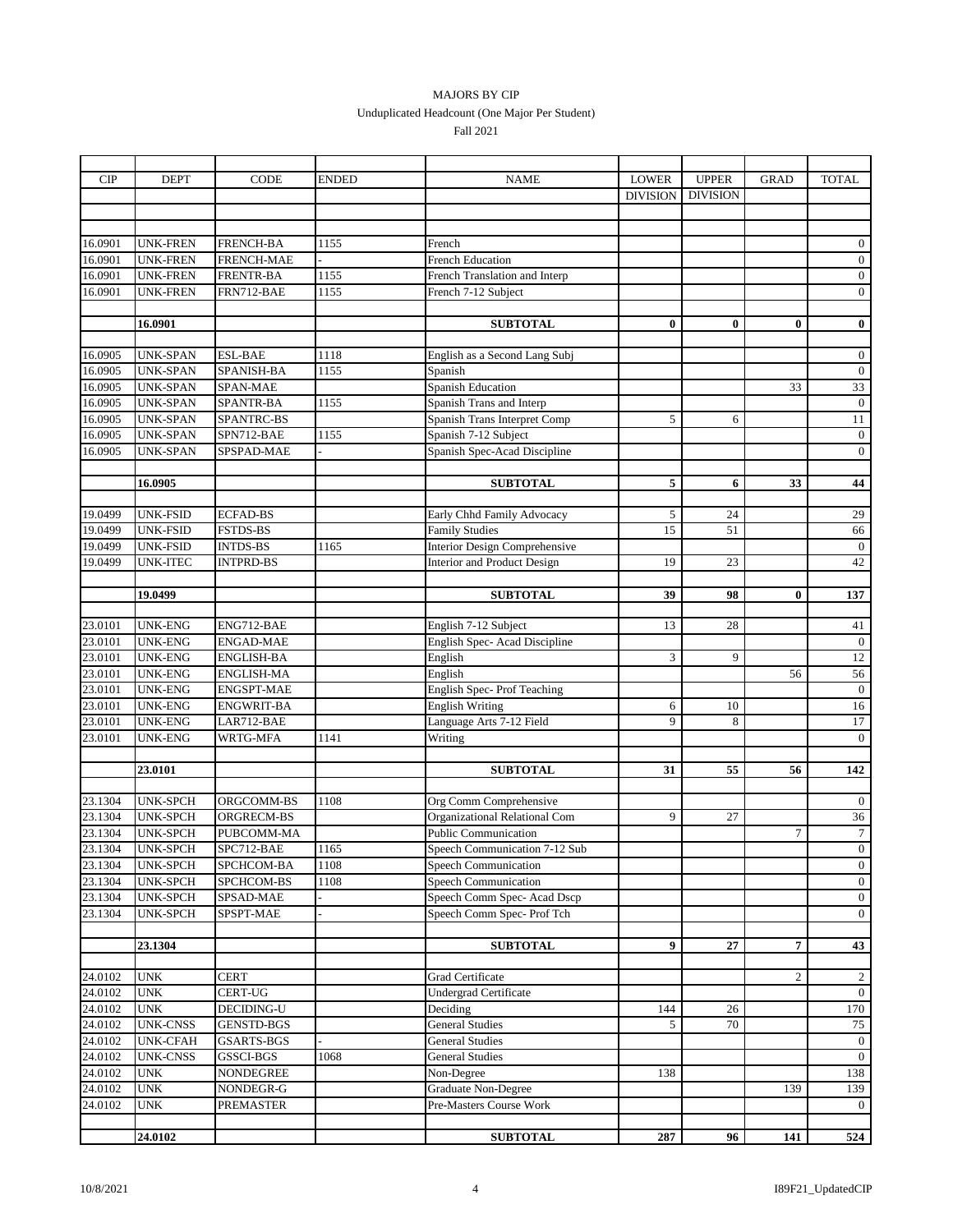| CIP     | <b>DEPT</b>      | <b>CODE</b>       | <b>ENDED</b>     | <b>NAME</b>                           | <b>LOWER</b>    | <b>UPPER</b>    | <b>GRAD</b>                                                                                                                                                               | <b>TOTAL</b>     |
|---------|------------------|-------------------|------------------|---------------------------------------|-----------------|-----------------|---------------------------------------------------------------------------------------------------------------------------------------------------------------------------|------------------|
|         |                  |                   |                  |                                       | <b>DIVISION</b> | <b>DIVISION</b> |                                                                                                                                                                           |                  |
|         |                  |                   |                  |                                       |                 |                 |                                                                                                                                                                           |                  |
|         |                  |                   |                  |                                       |                 |                 |                                                                                                                                                                           |                  |
| 26.0101 | <b>UNK-BIOL</b>  | BIO712-BSE        |                  | Biology 7-12 Subject                  | 5               | 10              |                                                                                                                                                                           | 15               |
| 26.0101 | <b>UNK-BIOL</b>  | <b>BIOAD-MSE</b>  |                  | <b>Biology Spec-Acad Discipline</b>   |                 |                 |                                                                                                                                                                           | $\overline{0}$   |
| 26.0101 | <b>UNK-BIOL</b>  | <b>BIOCOMP-BS</b> |                  | <b>Biology Comprehensive</b>          | 112             | 92              |                                                                                                                                                                           | 204              |
| 26.0101 | <b>UNK-BIOL</b>  | <b>BIOL-BA</b>    |                  | <b>Biology</b>                        |                 |                 |                                                                                                                                                                           | $\mathbf{0}$     |
| 26.0101 | <b>UNK-BIOL</b>  | <b>BIOL-BS</b>    |                  | <b>Biology</b>                        | 12              | 11              |                                                                                                                                                                           | $23\,$           |
| 26.0101 | <b>UNK-BIOL</b>  | <b>BIOLOGY-MS</b> |                  | Biology                               |                 |                 | 12                                                                                                                                                                        | 12               |
| 26.0101 | <b>UNK-BIOL</b>  | <b>BIOLONL-MS</b> |                  | <b>Biology Online</b>                 |                 |                 | 211                                                                                                                                                                       | 211              |
| 26.0101 | <b>UNK-BIOL</b>  | <b>BIOPT-MSE</b>  |                  | <b>Biology Spec-Prof Teaching</b>     |                 |                 |                                                                                                                                                                           | $\boldsymbol{0}$ |
| 26.0101 | UNK-BIOL         | MOLBIOC-BS        |                  | Molecular Biology Comp                | 4               | 5               |                                                                                                                                                                           | 9                |
|         |                  |                   |                  |                                       |                 |                 |                                                                                                                                                                           |                  |
|         | 26.0101          |                   |                  | <b>SUBTOTAL</b>                       | 133             | 118             | 223                                                                                                                                                                       | 474              |
|         |                  |                   |                  |                                       |                 |                 |                                                                                                                                                                           |                  |
| 27.0101 | <b>UNK-MATH</b>  | MA712F-BSE        |                  | Mathematics 7-12 Field                |                 | $\mathbf{1}$    |                                                                                                                                                                           | $\mathbf{1}$     |
| 27.0101 | <b>UNK-MATH</b>  | MA712S-BSE        | 1118             | Mathematics 7-12 Subject              |                 |                 |                                                                                                                                                                           | $\mathbf{0}$     |
| 27.0101 | <b>UNK-MATH</b>  | MAT612F-BSE       |                  | Mathematics 6-12 Field                | 15              | $\,8\,$         |                                                                                                                                                                           | 23               |
| 27.0101 | <b>UNK-MATH</b>  | <b>MATH-BA</b>    |                  | Mathematics                           |                 |                 |                                                                                                                                                                           | $\mathbf{0}$     |
| 27.0101 | <b>UNK-MATH</b>  | <b>MATH-BS</b>    |                  | Mathematics                           | $\overline{c}$  |                 |                                                                                                                                                                           | $\overline{9}$   |
| 27.0101 | <b>UNK-MATH</b>  | <b>MATHCMP-BS</b> |                  | Mathematics Comprehensive             | $\overline{2}$  |                 |                                                                                                                                                                           | $\overline{3}$   |
| 27.0101 | <b>UNK-MATH</b>  | <b>MATHED-MSE</b> |                  | <b>Mathematics Education</b>          |                 |                 |                                                                                                                                                                           | $\overline{0}$   |
| 27.0101 | UNK-MATH         | <b>MATHSP-MSE</b> |                  | Math Spec- Academic Discipline        |                 |                 |                                                                                                                                                                           | $\overline{0}$   |
|         |                  |                   |                  |                                       |                 |                 |                                                                                                                                                                           |                  |
|         | 27.0101          |                   |                  | <b>SUBTOTAL</b>                       | 19              | 17              |                                                                                                                                                                           | 36               |
|         |                  |                   |                  |                                       |                 |                 |                                                                                                                                                                           |                  |
| 31.0101 | UNK-PEREC        | <b>ATHLTRN-BS</b> |                  | <b>Athletic Training Comp</b>         |                 |                 |                                                                                                                                                                           | $\boldsymbol{0}$ |
| 31.0101 | <b>UNK-PEREC</b> | <b>EXFITWL-BS</b> |                  | Exer Sci Fit and Wellnes Comp         |                 |                 |                                                                                                                                                                           | $\overline{4}$   |
| 31.0101 | <b>UNK-PEREC</b> | <b>EXSCI-BS</b>   |                  | <b>Exercise Science</b>               | 55              | 75              |                                                                                                                                                                           | 130              |
| 31.0101 | <b>UNK-PEREC</b> | <b>EXSCICP-BS</b> | 1078/ React 1188 | <b>Exercise Science Comprehensive</b> | 31              | $20\,$          |                                                                                                                                                                           | 51               |
| 31.0101 | <b>UNK-PEREC</b> | <b>RECMNGT-BS</b> |                  | <b>Recreation Management</b>          | $\overline{2}$  | $\overline{4}$  |                                                                                                                                                                           | 6                |
| 31.0101 | <b>UNK-PEREC</b> | REPATO-BS         | 1168             | Rec Park Tourism Manag Comp           |                 |                 |                                                                                                                                                                           | $\mathbf{0}$     |
| 31.0101 | UNK-PEREC        | ROEMGT-BS         |                  | Rec Outdoor Event Mgt Comp            | 7               | 10              |                                                                                                                                                                           | 17               |
|         |                  |                   |                  |                                       |                 |                 |                                                                                                                                                                           |                  |
|         | 31.0101          |                   |                  | <b>SUBTOTAL</b>                       | 95              | 113             | $\bf{0}$                                                                                                                                                                  | 208              |
|         |                  |                   |                  |                                       |                 |                 |                                                                                                                                                                           |                  |
| 31.0504 | <b>UNK-PEREC</b> | SPTADMC-BS        | 1118             | Sports Administration Comp            |                 |                 |                                                                                                                                                                           | $\mathbf{0}$     |
| 31.0504 | <b>UNK-PEREC</b> | SPTADMN-BS        | 1118             | <b>Sports Administration</b>          |                 |                 |                                                                                                                                                                           | $\overline{0}$   |
| 31.0504 | <b>UNK-PEREC</b> | SPTMGT-BS         |                  | Sports Management                     | 26              | 25              |                                                                                                                                                                           | 51               |
| 31.0504 | UNK-PEREC        | SPTMGTC-BS        |                  | Sports Management Comp                | 5               | $\tau$          |                                                                                                                                                                           | 12               |
|         |                  |                   |                  |                                       |                 |                 |                                                                                                                                                                           |                  |
|         | 31.0504          |                   |                  | <b>SUBTOTAL</b>                       | 31              | 32              | $\tau$<br>$\mathbf{1}$<br>$\bf{0}$<br>$\overline{4}$<br>$\bf{0}$<br>9<br>9<br>$\bf{0}$<br>$\overline{c}$<br>$\boldsymbol{2}$<br>$\bf{0}$<br>$\mathbf{1}$<br>1<br>$\bf{0}$ | 63               |
|         |                  |                   |                  |                                       |                 |                 |                                                                                                                                                                           |                  |
| 31.0505 | <b>UNK-PEREC</b> | <b>ATH-MATR</b>   |                  | <b>Athletic Training</b>              |                 |                 |                                                                                                                                                                           | 9                |
|         |                  |                   |                  |                                       |                 |                 |                                                                                                                                                                           |                  |
|         | 31.0505          |                   |                  | <b>SUBTOTAL</b>                       | $\bf{0}$        |                 |                                                                                                                                                                           | 9                |
|         |                  |                   |                  |                                       |                 |                 |                                                                                                                                                                           |                  |
| 38.0101 | UNK-PHIL         | PHIL-BA           |                  | Philosophy                            | $\mathbf{1}$    |                 |                                                                                                                                                                           | $\overline{3}$   |
|         |                  |                   |                  |                                       |                 |                 |                                                                                                                                                                           |                  |
|         | 38.0101          |                   |                  | <b>SUBTOTAL</b>                       | 1               |                 |                                                                                                                                                                           | $\mathbf{3}$     |
|         |                  |                   |                  |                                       |                 |                 |                                                                                                                                                                           |                  |
| 40.0501 | <b>UNK-CHEM</b>  | CHEM-BA           |                  | Chemistry                             | $\overline{c}$  |                 |                                                                                                                                                                           | $\mathfrak{Z}$   |
| 40.0501 | <b>UNK-CHEM</b>  | <b>CHEM-BS</b>    |                  | Chemistry                             |                 |                 |                                                                                                                                                                           | $\overline{0}$   |
| 40.0501 | <b>UNK-CHEM</b>  | CHM712-BSE        |                  | Chemistry 7-12 Subject                | 1               |                 |                                                                                                                                                                           | $\overline{2}$   |
| 40.0501 | <b>UNK-CHEM</b>  | CHMCOMP-BS        |                  | <b>Chemistry Comprehensive</b>        | 26              | 19              |                                                                                                                                                                           | 45               |
| 40.0501 | <b>UNK-CHEM</b>  | PROCHEM-BS        |                  | Professional Chemist Comp             |                 |                 |                                                                                                                                                                           | $\overline{0}$   |
|         |                  |                   |                  |                                       |                 |                 |                                                                                                                                                                           |                  |
|         | 40.0501          |                   |                  | <b>SUBTOTAL</b>                       | 29              | 21              |                                                                                                                                                                           | 50               |
|         |                  |                   |                  |                                       |                 |                 |                                                                                                                                                                           |                  |
| 40.0801 | <b>UNK-PHYS</b>  | ARCH              | 1155             | Architecture                          |                 |                 |                                                                                                                                                                           | $\overline{0}$   |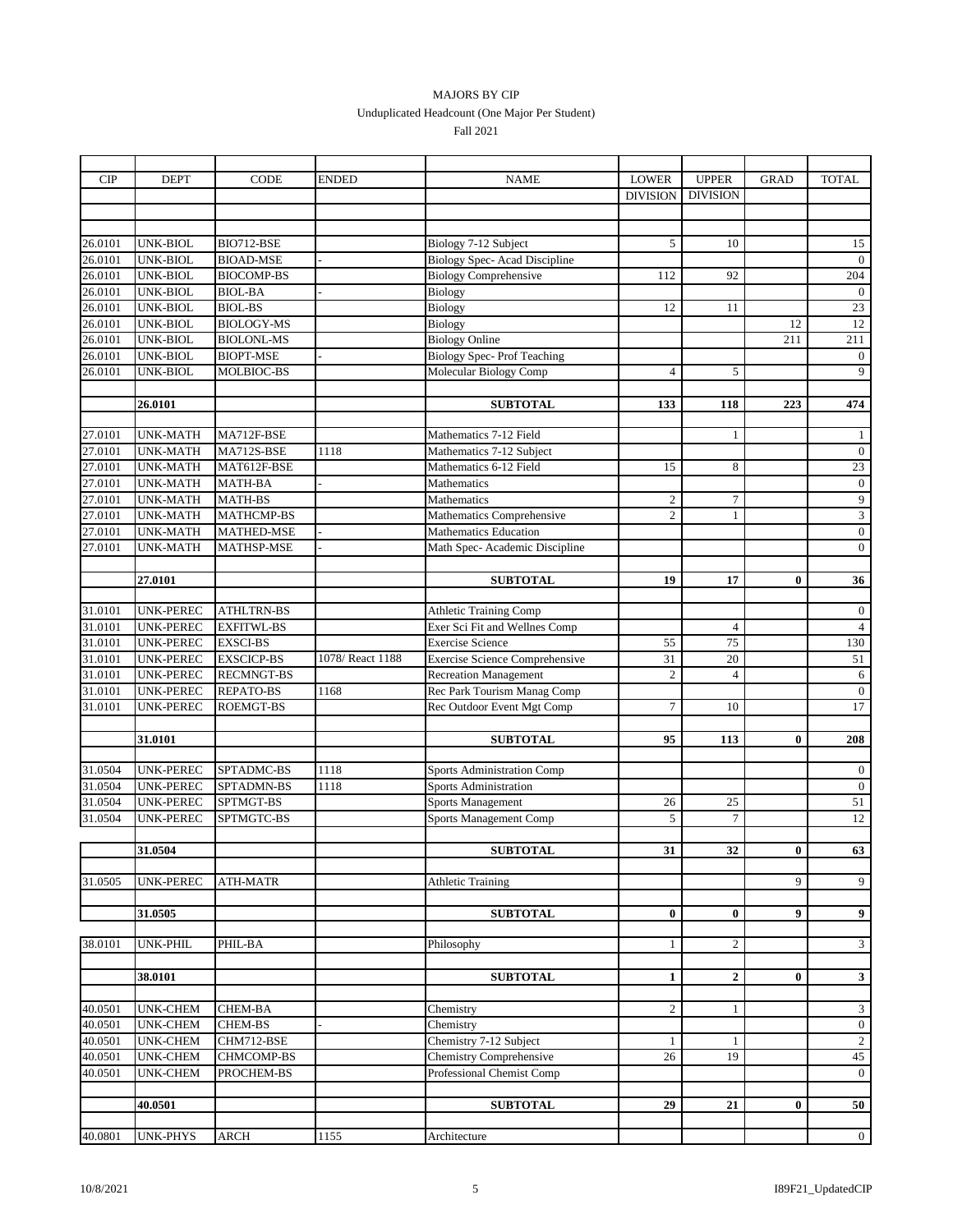| CIP                | <b>DEPT</b>                        | CODE                     | <b>ENDED</b> | <b>NAME</b>                    | <b>LOWER</b>    | <b>UPPER</b>                                                                                                                                                                                                                                                                                                                                                                                                                              | <b>GRAD</b>                                                                                      | <b>TOTAL</b>     |
|--------------------|------------------------------------|--------------------------|--------------|--------------------------------|-----------------|-------------------------------------------------------------------------------------------------------------------------------------------------------------------------------------------------------------------------------------------------------------------------------------------------------------------------------------------------------------------------------------------------------------------------------------------|--------------------------------------------------------------------------------------------------|------------------|
|                    |                                    |                          |              |                                | <b>DIVISION</b> | <b>DIVISION</b>                                                                                                                                                                                                                                                                                                                                                                                                                           |                                                                                                  |                  |
|                    |                                    |                          |              |                                |                 |                                                                                                                                                                                                                                                                                                                                                                                                                                           |                                                                                                  |                  |
| 40.0801            | <b>UNK-PHYS</b>                    | <b>ASTRON-BS</b>         |              | Astronomy                      | 3               |                                                                                                                                                                                                                                                                                                                                                                                                                                           |                                                                                                  | 3                |
| 40.0801            | <b>UNK-PHYS</b>                    | <b>ASTROPH-BS</b>        |              | Astrophysics Comprehensive     | 3               |                                                                                                                                                                                                                                                                                                                                                                                                                                           |                                                                                                  | $\overline{5}$   |
| 40.0801            | <b>UNK-PHYS</b>                    | <b>ENGINEER</b>          |              | Engineering                    | 6               |                                                                                                                                                                                                                                                                                                                                                                                                                                           |                                                                                                  | $\overline{9}$   |
| 40.0801            | <b>UNK-PHYS</b>                    | <b>METEOR</b>            | 1218         | Meteorology                    |                 |                                                                                                                                                                                                                                                                                                                                                                                                                                           |                                                                                                  | $\boldsymbol{0}$ |
| 40.0801            | <b>UNK-PHYS</b>                    | PHS712-BSE               | 1118         | Physical Science 7-12 Field    |                 |                                                                                                                                                                                                                                                                                                                                                                                                                                           |                                                                                                  | $\boldsymbol{0}$ |
| 40.0801            | <b>UNK-PHYS</b>                    | PHY712-BSE               |              | Physics 7-12 Subject           |                 |                                                                                                                                                                                                                                                                                                                                                                                                                                           |                                                                                                  | $\boldsymbol{0}$ |
| 40.0801            | <b>UNK-PHYS</b>                    | PHYCOMP-BS               |              | Physics Comprehensive          | 3               |                                                                                                                                                                                                                                                                                                                                                                                                                                           |                                                                                                  | $\overline{5}$   |
| 40.0801            | <b>UNK-PHYS</b>                    | PHYS-BA                  |              | Physics                        |                 |                                                                                                                                                                                                                                                                                                                                                                                                                                           |                                                                                                  | $\boldsymbol{0}$ |
| 40.0801            | <b>UNK-PHYS</b>                    | PHYS-BS                  |              | Physics                        |                 |                                                                                                                                                                                                                                                                                                                                                                                                                                           |                                                                                                  | $\overline{2}$   |
| 40.0801            | <b>UNK-PHYS</b>                    | PHYSCI-BA                |              | Physical Science               |                 |                                                                                                                                                                                                                                                                                                                                                                                                                                           |                                                                                                  | $\boldsymbol{0}$ |
| 40.0801            | <b>UNK-PHYS</b>                    | PHYSCI-BS                |              | Physical Science               |                 |                                                                                                                                                                                                                                                                                                                                                                                                                                           |                                                                                                  | $\boldsymbol{0}$ |
| 40.0801            | <b>UNK-PHYS</b>                    | PHYSENG-BS               |              | Physics Comp Engineering       |                 |                                                                                                                                                                                                                                                                                                                                                                                                                                           |                                                                                                  | $\overline{4}$   |
|                    |                                    |                          |              |                                |                 |                                                                                                                                                                                                                                                                                                                                                                                                                                           |                                                                                                  |                  |
|                    | 40.0801                            |                          |              | <b>SUBTOTAL</b>                |                 |                                                                                                                                                                                                                                                                                                                                                                                                                                           |                                                                                                  | 28               |
|                    |                                    |                          |              |                                |                 |                                                                                                                                                                                                                                                                                                                                                                                                                                           |                                                                                                  |                  |
| 42.0101            | <b>UNK-PSY</b>                     | PSY712-BAE               |              | Psychology 7-12 Subject        |                 |                                                                                                                                                                                                                                                                                                                                                                                                                                           |                                                                                                  | $\overline{2}$   |
|                    |                                    |                          |              |                                |                 |                                                                                                                                                                                                                                                                                                                                                                                                                                           |                                                                                                  |                  |
|                    | 42.0101                            |                          |              | <b>SUBTOTAL</b>                |                 |                                                                                                                                                                                                                                                                                                                                                                                                                                           |                                                                                                  | $\mathbf{2}$     |
|                    |                                    |                          |              |                                |                 |                                                                                                                                                                                                                                                                                                                                                                                                                                           |                                                                                                  |                  |
| 42.2799            | <b>UNK-PSY</b>                     | PSYBIOL-BS               |              | Psychobiology                  |                 |                                                                                                                                                                                                                                                                                                                                                                                                                                           |                                                                                                  | 37               |
| 42.2799            | <b>UNK-PSY</b>                     | PSYCH-BA                 |              |                                |                 |                                                                                                                                                                                                                                                                                                                                                                                                                                           |                                                                                                  | 11               |
| 42.2799            | <b>UNK-PSY</b>                     | PSYCH-BS                 |              | Psychology<br>Psychology       |                 |                                                                                                                                                                                                                                                                                                                                                                                                                                           |                                                                                                  | 146              |
| 42.2799            |                                    |                          |              |                                |                 |                                                                                                                                                                                                                                                                                                                                                                                                                                           |                                                                                                  |                  |
|                    | <b>UNK-PSY</b>                     | PSYCOMP-BS               |              | Psychology Comprehensive       |                 |                                                                                                                                                                                                                                                                                                                                                                                                                                           |                                                                                                  | 18               |
|                    |                                    |                          |              |                                |                 |                                                                                                                                                                                                                                                                                                                                                                                                                                           |                                                                                                  |                  |
|                    | 42.2799                            |                          |              | <b>SUBTOTAL</b>                |                 |                                                                                                                                                                                                                                                                                                                                                                                                                                           |                                                                                                  | 212              |
| 43.0104            | <b>UNK-CJUS</b>                    | $CJ-BS$                  |              | <b>Criminal Justice</b>        |                 |                                                                                                                                                                                                                                                                                                                                                                                                                                           |                                                                                                  |                  |
|                    |                                    |                          |              |                                |                 |                                                                                                                                                                                                                                                                                                                                                                                                                                           |                                                                                                  | 93               |
| 43.0104            | <b>UNK-CJUS</b>                    | CJCOMP-BS                |              | Criminal Justice Comprehensive |                 |                                                                                                                                                                                                                                                                                                                                                                                                                                           |                                                                                                  | $24\,$           |
|                    |                                    |                          |              |                                |                 |                                                                                                                                                                                                                                                                                                                                                                                                                                           |                                                                                                  |                  |
|                    | 43.0104                            |                          |              | <b>SUBTOTAL</b>                |                 |                                                                                                                                                                                                                                                                                                                                                                                                                                           |                                                                                                  | 117              |
| 44.0701            | <b>UNK-SOWK</b>                    | SOCWKC-BS                |              | Social Work Comprehensive      |                 |                                                                                                                                                                                                                                                                                                                                                                                                                                           |                                                                                                  | 192              |
|                    |                                    |                          |              |                                |                 |                                                                                                                                                                                                                                                                                                                                                                                                                                           |                                                                                                  |                  |
|                    |                                    |                          |              |                                |                 |                                                                                                                                                                                                                                                                                                                                                                                                                                           |                                                                                                  |                  |
|                    | 44.0701                            |                          |              | <b>SUBTOTAL</b>                |                 |                                                                                                                                                                                                                                                                                                                                                                                                                                           |                                                                                                  | 192              |
| 45.0601            | <b>UNK-ECON</b>                    | <b>BSECON-BS</b>         | 1105         |                                |                 |                                                                                                                                                                                                                                                                                                                                                                                                                                           |                                                                                                  |                  |
| 45.0601            | <b>UNK-ECON</b>                    | <b>ECON-BA</b>           |              | <b>Business Economics Comp</b> |                 |                                                                                                                                                                                                                                                                                                                                                                                                                                           |                                                                                                  | $\overline{0}$   |
|                    |                                    |                          |              | Economics                      |                 |                                                                                                                                                                                                                                                                                                                                                                                                                                           |                                                                                                  | $\overline{2}$   |
| 45.0601            | <b>UNK-ECON</b>                    | <b>ECON-BS</b>           | 0985         | Economics                      |                 | $\overline{2}$<br>3<br>1<br>18<br>$\bf{0}$<br>10<br>$\overline{c}$<br>$\boldsymbol{2}$<br>$\bf{0}$<br>$\bf{0}$<br>24<br>13<br>6<br>5<br>75<br>71<br>5<br>13<br>106<br>106<br>$\bf{0}$<br>43<br>50<br>6<br>18<br>49<br>$\bf{0}$<br>68<br>61<br>131<br>$\bf{0}$<br>61<br>131<br>$\mathbf{1}$<br>$\mathbf{1}$<br>$\bf{0}$<br>1<br>1<br>$\mathbf{1}$<br>$\mathbf{1}$<br>1<br>$\mathfrak{Z}$<br>1<br>3<br>4<br>$\bf{0}$<br>9<br>$\overline{4}$ | $\boldsymbol{0}$                                                                                 |                  |
|                    |                                    |                          |              |                                |                 |                                                                                                                                                                                                                                                                                                                                                                                                                                           | $\boldsymbol{2}$<br>3<br>$\mathfrak{2}$<br>$\overline{4}$<br>$\bf{0}$<br>$\mathbf{1}$<br>8<br>18 |                  |
|                    | 45.0601                            |                          |              | <b>SUBTOTAL</b>                |                 |                                                                                                                                                                                                                                                                                                                                                                                                                                           |                                                                                                  | $\mathbf{2}$     |
| 45.0701            |                                    |                          |              |                                |                 |                                                                                                                                                                                                                                                                                                                                                                                                                                           |                                                                                                  |                  |
| 45.0701            | <b>UNK-GEOG</b><br><b>UNK-GEOG</b> | GEO712-BAE<br>GEO712-BSE |              | Geography 7-12 Subject         |                 |                                                                                                                                                                                                                                                                                                                                                                                                                                           |                                                                                                  | $\overline{0}$   |
|                    |                                    |                          | 1108         | Geography 7-12 Subject         |                 |                                                                                                                                                                                                                                                                                                                                                                                                                                           |                                                                                                  | $\overline{0}$   |
| 45.0701<br>45.0701 | <b>UNK-GEOG</b>                    | GEOG-BA                  |              | Geography                      |                 |                                                                                                                                                                                                                                                                                                                                                                                                                                           |                                                                                                  | $\mathbf{1}$     |
| 45.0701            | <b>UNK-GEOG</b>                    | GEOG-BS                  |              | Geography                      |                 |                                                                                                                                                                                                                                                                                                                                                                                                                                           |                                                                                                  | $\overline{c}$   |
|                    | <b>UNK-GEOG</b>                    | <b>GEOGIS-BS</b>         |              | Geography and GIScience        |                 |                                                                                                                                                                                                                                                                                                                                                                                                                                           |                                                                                                  | $\overline{4}$   |
| 45.0701            | <b>UNK-GEOG</b>                    | <b>GISSPAN-BS</b>        | 1078         | Geography GIS-Spatial Analysis |                 |                                                                                                                                                                                                                                                                                                                                                                                                                                           |                                                                                                  | $\overline{0}$   |
|                    |                                    |                          |              |                                |                 |                                                                                                                                                                                                                                                                                                                                                                                                                                           |                                                                                                  |                  |
|                    | 45.0701                            |                          |              | <b>SUBTOTAL</b>                |                 |                                                                                                                                                                                                                                                                                                                                                                                                                                           |                                                                                                  | $\overline{7}$   |
|                    |                                    |                          |              |                                |                 |                                                                                                                                                                                                                                                                                                                                                                                                                                           |                                                                                                  |                  |
| 45.0901            | <b>UNK-INTS</b>                    | <b>INTLSTD-BA</b>        |              | <b>International Studies</b>   |                 |                                                                                                                                                                                                                                                                                                                                                                                                                                           |                                                                                                  | 13               |
|                    |                                    |                          |              |                                |                 |                                                                                                                                                                                                                                                                                                                                                                                                                                           |                                                                                                  |                  |
|                    | 45.0901                            |                          |              | <b>SUBTOTAL</b>                | 9               |                                                                                                                                                                                                                                                                                                                                                                                                                                           |                                                                                                  | 13               |
|                    |                                    |                          |              |                                |                 |                                                                                                                                                                                                                                                                                                                                                                                                                                           |                                                                                                  |                  |
| 45.1001            | <b>UNK-PSCI</b>                    | LAW                      |              | Law                            | $\mathbf{2}$    |                                                                                                                                                                                                                                                                                                                                                                                                                                           |                                                                                                  | $\overline{2}$   |
| 45.1001            | <b>UNK-PSCI</b>                    | PSC712-BAE               |              | Political Science 7-12 Subject |                 |                                                                                                                                                                                                                                                                                                                                                                                                                                           |                                                                                                  | $\mathbf{1}$     |
| 45.1001            | <b>UNK-PSCI</b>                    | PSCI-BA                  |              | <b>Political Science</b>       | $\mathbf{1}$    |                                                                                                                                                                                                                                                                                                                                                                                                                                           |                                                                                                  | 9                |
| 45.1001            | UNK-PSCI                           | PSCI-BS                  |              | <b>Political Science</b>       | $12\,$          |                                                                                                                                                                                                                                                                                                                                                                                                                                           |                                                                                                  | 30               |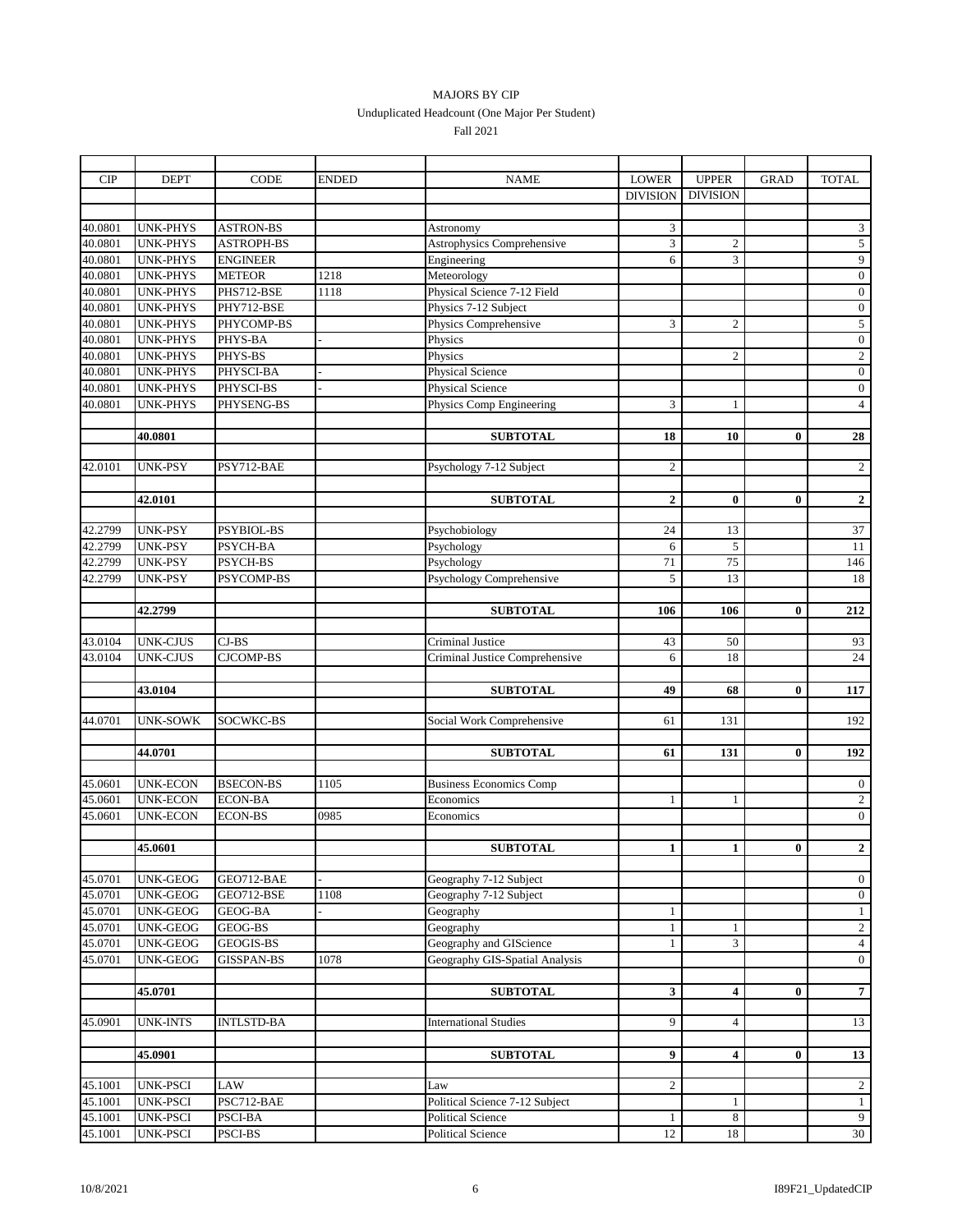| CIP                | <b>DEPT</b>                      | <b>CODE</b>              | <b>ENDED</b> | <b>NAME</b>                                        | <b>LOWER</b>    | <b>UPPER</b>                                                                                                                                                                                                                            | <b>GRAD</b>    | <b>TOTAL</b>                     |
|--------------------|----------------------------------|--------------------------|--------------|----------------------------------------------------|-----------------|-----------------------------------------------------------------------------------------------------------------------------------------------------------------------------------------------------------------------------------------|----------------|----------------------------------|
|                    |                                  |                          |              |                                                    | <b>DIVISION</b> | <b>DIVISION</b>                                                                                                                                                                                                                         |                |                                  |
|                    |                                  |                          |              |                                                    |                 |                                                                                                                                                                                                                                         |                |                                  |
| 45.1001            | <b>UNK-PSCI</b>                  | PUBADMN-BS               |              | Public Administration                              |                 | 1                                                                                                                                                                                                                                       |                | $\mathbf{1}$                     |
|                    |                                  |                          |              |                                                    |                 |                                                                                                                                                                                                                                         |                |                                  |
|                    | 45.1001                          |                          |              | <b>SUBTOTAL</b>                                    | 15              | 28                                                                                                                                                                                                                                      | $\bf{0}$       | 43                               |
|                    |                                  |                          |              |                                                    |                 |                                                                                                                                                                                                                                         |                |                                  |
| 45.1101<br>45.1101 | <b>UNK-SOC</b><br><b>UNK-SOC</b> | SOC712-BAE<br>SOC712-BSE |              | Sociology 7-12 Subject                             |                 | $\mathbf{1}$                                                                                                                                                                                                                            |                | $\boldsymbol{0}$<br>$\mathbf{1}$ |
| 45.1101            | UNK-SOC                          | SOC-BA                   |              | Sociology 7-12 Subject<br>Sociology                | 3               | $\tau$                                                                                                                                                                                                                                  |                | 10                               |
| 45.1101            | UNK-SOC                          | SOC-BS                   |              | Sociology                                          | 6               | 23                                                                                                                                                                                                                                      |                | 29                               |
|                    |                                  |                          |              |                                                    |                 |                                                                                                                                                                                                                                         |                |                                  |
|                    | 45.1101                          |                          |              | <b>SUBTOTAL</b>                                    | 9               | 31                                                                                                                                                                                                                                      | $\bf{0}$       | 40                               |
|                    |                                  |                          |              |                                                    |                 |                                                                                                                                                                                                                                         |                |                                  |
| 49.0101            | <b>UNK-ITEC</b>                  | <b>AVIASYS-BS</b>        |              | <b>Aviation Syst Mang Comp</b>                     | 25              | 27                                                                                                                                                                                                                                      |                | 52                               |
|                    |                                  |                          |              |                                                    |                 |                                                                                                                                                                                                                                         |                |                                  |
|                    | 49.0101                          |                          |              | <b>SUBTOTAL</b>                                    | 25              | 27                                                                                                                                                                                                                                      | $\bf{0}$       | 52                               |
|                    |                                  |                          |              |                                                    |                 |                                                                                                                                                                                                                                         |                |                                  |
| 50.0501            | <b>UNK-THEA</b>                  | THEATRE-BA               |              | Theatre                                            |                 |                                                                                                                                                                                                                                         |                | 18                               |
| 50.0501            | <b>UNK-THEA</b>                  | THR712-BAE               | 1145         | Theatre 7-12 Subject                               |                 | 7<br>11<br>$\overline{7}$<br>11<br>$\bf{0}$<br>$\overline{2}$<br>$\mathbf{1}$<br>14<br>18<br>46<br>8<br>8<br>$\overline{c}$<br>$\mathbf{1}$<br>15<br>45<br>51<br>46<br>$\mathfrak{2}$<br>3<br>$\overline{4}$<br>15<br>3<br>$\mathbf{1}$ | $\mathbf{0}$   |                                  |
|                    |                                  |                          |              |                                                    |                 |                                                                                                                                                                                                                                         |                |                                  |
|                    | 50.0501                          |                          |              | <b>SUBTOTAL</b>                                    |                 |                                                                                                                                                                                                                                         |                | 18                               |
| 50.0701            | <b>UNK-ART</b>                   | <b>ARTHIST-BA</b>        |              | Art History                                        |                 |                                                                                                                                                                                                                                         |                | 3                                |
| 50.0701            | <b>UNK-ART</b>                   | ARTK12-BAE               |              | Art K-12 Field                                     |                 |                                                                                                                                                                                                                                         |                | 32                               |
| 50.0701            | <b>UNK-ART</b>                   | <b>ART-MAE</b>           |              | <b>Art Education</b>                               |                 |                                                                                                                                                                                                                                         |                | $\overline{0}$                   |
| 50.0701            | <b>UNK-ART</b>                   | <b>ARTONL-MAE</b>        |              | Art Online                                         |                 |                                                                                                                                                                                                                                         |                | 46                               |
| 50.0701            | <b>UNK-ART</b>                   | <b>ARTPT-MAE</b>         |              | Art Spec-Prof Teacher                              |                 |                                                                                                                                                                                                                                         |                | $\mathbf{0}$                     |
| 50.0701            | <b>UNK-ART</b>                   | ARTSP-MAE                |              | Art Spec-Acad Discipline                           |                 |                                                                                                                                                                                                                                         |                | $\mathbf{0}$                     |
| 50.0701            | <b>UNK-ART</b>                   | STUART-BFA               |              | Studio Art Comprehensive                           |                 |                                                                                                                                                                                                                                         |                | 16                               |
| 50.0701            | <b>UNK-ART</b>                   | STUDART-BA               |              | Studio Art                                         |                 |                                                                                                                                                                                                                                         |                | $\mathbf{3}$                     |
| 50.0701            | <b>UNK-ART</b>                   | VISCMD-BFA               |              | Visual Comm and Design Comp                        | $\overline{27}$ |                                                                                                                                                                                                                                         |                | 42                               |
|                    |                                  |                          |              |                                                    |                 |                                                                                                                                                                                                                                         |                |                                  |
|                    | 50.0701                          |                          |              | <b>SUBTOTAL</b>                                    |                 |                                                                                                                                                                                                                                         |                | 142                              |
|                    |                                  |                          |              |                                                    |                 |                                                                                                                                                                                                                                         |                |                                  |
| 50.0901<br>50.0901 | <b>UNK-MUS</b><br><b>UNK-MUS</b> | <b>MSAD-MAE</b>          |              | Music Spec- Acad Discipline<br>Music Ed K-12 Field |                 |                                                                                                                                                                                                                                         |                | $\boldsymbol{0}$                 |
| 50.0901            | <b>UNK-MUS</b>                   | MUSEK12-BM<br>MUSIC-BA   |              | Music                                              |                 |                                                                                                                                                                                                                                         |                | $\overline{c}$<br>$\mathbf{0}$   |
| 50.0901            | <b>UNK-MUS</b>                   | MUSIC-BM                 |              | Music Comprehensive                                |                 |                                                                                                                                                                                                                                         |                | $7\phantom{.0}$                  |
| 50.0901            | <b>UNK-MUS</b>                   | MUSIC-MAE                |              | <b>Music Education</b>                             |                 |                                                                                                                                                                                                                                         |                | 15                               |
| 50.0901            | <b>UNK-MUS</b>                   | MUSICTH-BM               |              | Musical Theatre Comprehensive                      |                 |                                                                                                                                                                                                                                         |                | $\overline{4}$                   |
| 50.0901            | <b>UNK-MUS</b>                   | MUSK12-BAE               |              | Music K-12 Field                                   |                 |                                                                                                                                                                                                                                         |                | $\boldsymbol{0}$                 |
| 50.0901            | <b>UNK-MUS</b>                   | MUSPERF-BM               |              | Music Performance Comp                             | 3               | $\overline{4}$                                                                                                                                                                                                                          |                | $7\overline{ }$                  |
| 50.0901            | <b>UNK-MUS</b>                   | MUSPK12-BM               |              | Music Ed PK-12 Field                               | 26              | 16                                                                                                                                                                                                                                      |                | 42                               |
| 50.0901            | <b>UNK-MUS</b>                   | <b>MUSTHRP</b>           | 1128         | Music Therapy                                      |                 |                                                                                                                                                                                                                                         |                | $\overline{0}$                   |
|                    |                                  |                          |              |                                                    |                 |                                                                                                                                                                                                                                         |                |                                  |
|                    | 50.0901                          |                          |              | <b>SUBTOTAL</b>                                    | 33              | 29                                                                                                                                                                                                                                      | 15             | 77                               |
|                    |                                  |                          |              |                                                    |                 |                                                                                                                                                                                                                                         |                |                                  |
| 51.0201            | <b>UNK-CDIS</b>                  | CDIS-BSE                 |              | <b>Communication Disorders</b>                     | 25              | 41                                                                                                                                                                                                                                      |                | 66                               |
| 51.0201            | <b>UNK-CDIS</b>                  | SPPATH-MSE               |              | Speech Language Pathology                          |                 |                                                                                                                                                                                                                                         | 58             | 58                               |
|                    |                                  |                          |              |                                                    |                 |                                                                                                                                                                                                                                         |                |                                  |
|                    | 51.0201                          |                          |              | <b>SUBTOTAL</b>                                    | 25              | 41                                                                                                                                                                                                                                      | 58             | 124                              |
|                    | 51.0718 UNK-MGT                  | LTCM-MS                  |              | Long Term Care Management                          |                 |                                                                                                                                                                                                                                         | $\overline{4}$ | 4                                |
|                    |                                  |                          |              |                                                    |                 |                                                                                                                                                                                                                                         |                |                                  |
|                    | 51.0718                          |                          |              | <b>SUBTOTAL</b>                                    | 0               | $\bf{0}$                                                                                                                                                                                                                                | 4              | $\overline{\mathbf{4}}$          |
|                    |                                  |                          |              |                                                    |                 |                                                                                                                                                                                                                                         |                |                                  |
| 51.0999            | <b>UNK-HSCI</b>                  | HLTHSC-BS                |              | <b>Health Sciences</b>                             | 58              | 71                                                                                                                                                                                                                                      |                | 129                              |
| 51.0999            | <b>UNK-HSCI</b>                  | HSCI-BS                  |              | Applied Health Science                             |                 | 4                                                                                                                                                                                                                                       |                | $\overline{4}$                   |
| 51.0999            | <b>UNK-HSCI</b>                  | HSCI-MS                  |              | <b>Health Sciences</b>                             |                 |                                                                                                                                                                                                                                         | $\mathbf{1}$   | $\mathbf{1}$                     |
| 51.0999            | <b>UNK-HSCI</b>                  | MEDTECH-BS               | 1155         | Medical Technology Comp                            |                 |                                                                                                                                                                                                                                         |                | $\overline{0}$                   |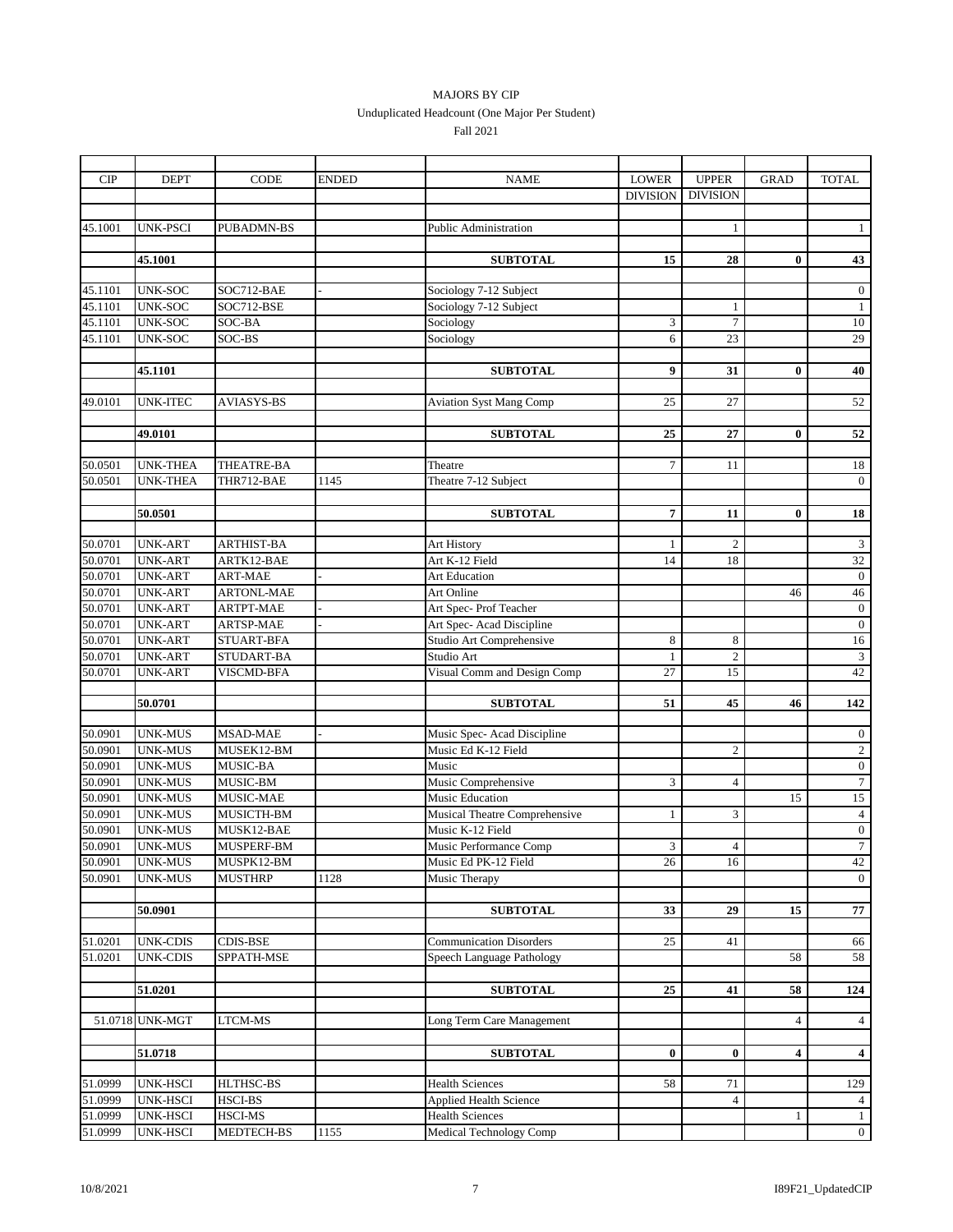| CIP     | <b>DEPT</b>     | CODE              | <b>ENDED</b> | <b>NAME</b>                          | <b>LOWER</b>    | <b>UPPER</b>    | <b>GRAD</b>  | <b>TOTAL</b>     |
|---------|-----------------|-------------------|--------------|--------------------------------------|-----------------|-----------------|--------------|------------------|
|         |                 |                   |              |                                      | <b>DIVISION</b> | <b>DIVISION</b> |              |                  |
|         |                 |                   |              |                                      |                 |                 |              |                  |
| 51.0999 | <b>UNK-HSCI</b> | RADIOG-BS         | 1168         | Radiography Comprehensive            |                 | 2               |              | 2                |
| 51.0999 | UNK-HSCI        | <b>RESTHPY-BS</b> | 1178         | <b>Respiratory Therapy Comp</b>      |                 |                 |              | $\overline{0}$   |
|         |                 |                   |              |                                      |                 |                 |              |                  |
|         | 51.0999         |                   |              | <b>SUBTOTAL</b>                      | 58              | 77              | $\mathbf{1}$ | 136              |
|         |                 |                   |              |                                      |                 |                 |              |                  |
| 51.1199 | <b>UNK-HSCI</b> | <b>CARDVASPER</b> |              | Cardovascular Perfusion              |                 |                 |              | $\boldsymbol{0}$ |
| 51.1199 | <b>UNK-HSCI</b> | <b>CHIRO</b>      | 1205         | Chiro Osteopathy Podiatry            |                 |                 |              | $\boldsymbol{0}$ |
| 51.1199 | <b>UNK-HSCI</b> | <b>CHIRO</b>      |              | Chiropractic                         | 3               | 2               |              | $5\,$            |
| 51.1199 | <b>UNK-HSCI</b> | <b>CLINLAB</b>    | 1168         | <b>Clinical Laboratory Science</b>   |                 |                 |              | $\boldsymbol{0}$ |
| 51.1199 | <b>UNK-HSCI</b> | <b>DENTAL</b>     |              | Dental                               | 4               |                 |              | $\overline{4}$   |
| 51.1199 | <b>UNK-HSCI</b> | <b>DENTHYG</b>    |              | Dental Hygiene                       | 18              | $\mathfrak{2}$  |              | $20\,$           |
| 51.1199 | <b>UNK-HSCI</b> | <b>DIETET</b>     |              | Dietetics                            |                 |                 |              | $\boldsymbol{0}$ |
| 51.1199 | <b>UNK-HSCI</b> | <b>FOODSCI</b>    | 1118         | Food Science                         |                 |                 |              | $\boldsymbol{0}$ |
| 51.1199 | <b>UNK-HSCI</b> | <b>HLTHINFOMG</b> |              | <b>Health Information Management</b> |                 |                 |              | $\boldsymbol{0}$ |
| 51.1199 | <b>UNK-HSCI</b> | <b>MEDICAL</b>    |              | Medical                              | 10              |                 |              | $10\,$           |
| 51.1199 | <b>UNK-HSCI</b> | <b>MEDLABSCI</b>  |              | Medical Laboratory Science           | 3               | $\overline{c}$  |              | $\overline{5}$   |
| 51.1199 | <b>UNK-HSCI</b> | <b>MORT</b>       |              | <b>Mortuary Science</b>              | $\mathbf{2}$    |                 |              | $\overline{2}$   |
| 51.1199 | <b>UNK-HSCI</b> | NUCMEDTECH        | 1145         | Nuclear Medicine Technology          |                 |                 |              | $\overline{0}$   |
| 51.1199 | <b>UNK-HSCI</b> | <b>NURS</b>       |              |                                      | 125             | 8               |              | 133              |
| 51.1199 | <b>UNK-HSCI</b> | <b>NURSUNMC</b>   |              | Pre-Nursing<br><b>Nursing UNMC</b>   |                 |                 |              |                  |
|         |                 |                   |              |                                      |                 |                 |              | $\boldsymbol{0}$ |
| 51.1199 | <b>UNK-HSCI</b> | <b>OCCUPATION</b> |              | Occupational Therapy                 | $\mathbf{1}$    |                 |              | $\mathbf{1}$     |
| 51.1199 | <b>UNK-HSCI</b> | <b>OPTOMETRY</b>  |              | Optometry                            | $\mathbf{1}$    |                 |              | $\mathbf{1}$     |
| 51.1199 | <b>UNK-HSCI</b> | <b>OSTEOPATH</b>  |              | Osteopathic                          |                 |                 |              | $\boldsymbol{0}$ |
| 51.1199 | <b>UNK-HSCI</b> | <b>PHARM</b>      |              | Pharmacy                             | $\overline{4}$  |                 |              | $\overline{4}$   |
| 51.1199 | <b>UNK-HSCI</b> | PHYASST           |              | Physician Assistant                  |                 | $\mathbf{1}$    |              | $\mathbf{1}$     |
| 51.1199 | <b>UNK-HSCI</b> | PHYTHRPY          |              | Physical Therapy                     | 7               |                 |              | $\overline{7}$   |
| 51.1199 | <b>UNK-HSCI</b> | <b>PODIATRY</b>   |              | Podiatry                             |                 |                 |              | $\mathbf{0}$     |
| 51.1199 | <b>UNK-HSCI</b> | <b>RADTECH</b>    |              | Radiologic Technology                | 37              | 15              |              | 52               |
| 51.1199 | <b>UNK-HSCI</b> | <b>RESPTHY</b>    |              | <b>Respiratory Therapy</b>           | $\overline{c}$  | $\mathbf{1}$    |              | $\overline{3}$   |
| 51.1199 | <b>UNK-HSCI</b> | <b>VETMED</b>     |              | Veterinary Medicine                  | $\overline{9}$  | $\mathfrak{2}$  |              | $\overline{11}$  |
|         |                 |                   |              |                                      |                 |                 |              |                  |
|         | 51.1199         |                   |              | <b>SUBTOTAL</b>                      | 226             | 33              | $\bf{0}$     | 259              |
|         |                 |                   |              |                                      |                 |                 |              |                  |
| 52.0201 | <b>UNK-BSAD</b> | <b>BSADCMP-BS</b> |              | <b>Business Administration Comp</b>  | 187             | 226             |              | 413              |
| 52.0201 | <b>UNK-BSAD</b> | <b>BUSADMN-BA</b> | 1118         | <b>Business Administration</b>       |                 |                 |              | $\overline{0}$   |
| 52.0201 | <b>UNK-MGT</b>  | <b>BUSADMN-BS</b> |              | <b>Business Administration</b>       | 49              | 109             |              | 158              |
| 52.0201 | <b>UNK-BSAD</b> | <b>BUS-MBA</b>    |              | <b>Business Administration</b>       |                 |                 | 44           | 44               |
| 52.0201 | UNK-BSAD        | <b>PREMBA</b>     |              | Pre-MBA                              |                 |                 | 5            | $5\overline{)}$  |
|         |                 |                   |              |                                      |                 |                 |              |                  |
|         | 52.0201         |                   |              | <b>SUBTOTAL</b>                      | 236             | 335             | 49           | 620              |
|         |                 |                   |              |                                      |                 |                 |              |                  |
| 52.0205 | <b>UNK-ITEC</b> | CNSTMNG-BS        |              | <b>Construction Management Comp</b>  | 57              | 26              |              | 83               |
| 52.0205 | <b>UNK-ITEC</b> | <b>INDDIST-BS</b> |              | <b>Industrial Distribution Comp</b>  | 36              | 56              |              | 92               |
| 52.0205 | <b>UNK-CYSY</b> | <b>INWTELC-BS</b> |              | Info Networking Telecomm Comp        | $5\overline{)}$ | $\tau$          |              | 12               |
| 52.0205 | <b>UNK-ITEC</b> | <b>ITECAS-BS</b>  |              | Indust Tech Applied Sci Comp         |                 |                 |              | $\overline{0}$   |
| 52.0205 | <b>UNK-ITEC</b> | <b>ITEC-BS</b>    |              | <b>Industrial Technology</b>         |                 | $5\overline{)}$ |              | $5\overline{)}$  |
| 52.0205 | <b>UNK-ITEC</b> | TELECOM-BS        |              | <b>Telecomm Management Comp</b>      |                 |                 |              | $\overline{0}$   |
|         |                 |                   |              |                                      |                 |                 |              |                  |
|         | 52.0205         |                   |              | <b>SUBTOTAL</b>                      | 98              | 94              | $\bf{0}$     | 192              |
|         |                 |                   |              |                                      |                 |                 |              |                  |
| 54.0101 | <b>UNK-HIST</b> | <b>CERT</b>       |              | Certificate                          |                 |                 |              | $\overline{0}$   |
| 54.0101 | UNK-HIST        | HIS712-BAE        |              | History 7-12 Subject                 | 17              | 13              |              | 30               |
| 54.0101 | <b>UNK-HIST</b> | HIST-BA           |              | History                              | 10              | 11              |              | 21               |
| 54.0101 | UNK-HIST        | HISTORY-MA        |              | History                              |                 |                 | 105          | 105              |
| 54.0101 | UNK-HIST        | HISTSSC-BS        |              | <b>History Social Science Comp</b>   | 6               | 9               |              | 15               |
| 54.0101 | UNK-HIST        | HSC712-BAE        |              | History Social Science 7-12          |                 |                 |              | $\mathbf{0}$     |
| 54.0101 | UNK-HIST        | HSPAD-MAE         |              | History Spec-Acad Discipline         |                 |                 |              | $\overline{0}$   |
| 54.0101 | UNK-HIST        | HSPT-MAE          |              | Hist Spec-Prof Teacher               |                 |                 |              | $\overline{0}$   |